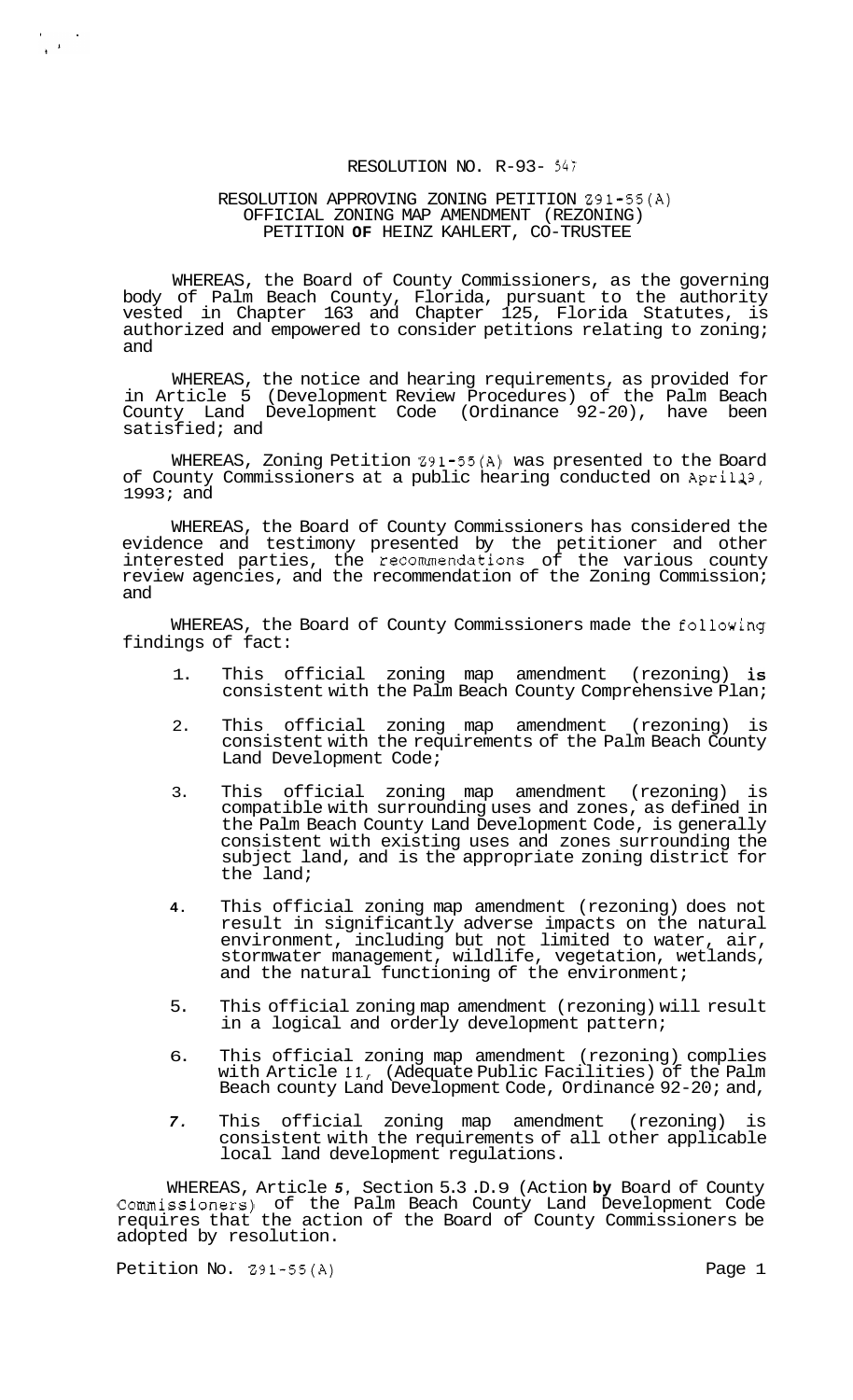NOW, THEREFORE, BE IT RESOLVED BY THE BOARD OF COUNTY COMMISSIONERS OF PALM BEACH COUNTY, FLORIDA, that Zoning Petition Z91-55(A), the petition of HEINZ KAHLERT, CO-TRUSTEE for a OFFICIAL ZONING MAP AMENDMENT (REZONING) from the AGRICULTURAL RESIDENTIAL (AR) ZONING DISTRICT to the GENERAL COMMERCIAL (CG) ZONING DISTRICT on a parcel of land legally described in EXHIBIT A, attached hereto and made a part hereof, and generally located as indicated on a vicinity sketch attached as EXHIBIT B, attached hereto and made a part hereof, was approved on April 29, 1993.

Commissioner Marcus moved for the approval of the Resolution.

The motion was seconded by Commissioner Roberts and, upon being put to a vote, the vote was as follows:

| Mary McCarty, Chair<br>Burt Aaronson<br>Ken Foster | Absent<br>Aye<br>Aye |
|----------------------------------------------------|----------------------|
| Maude Ford Lee                                     | Absent               |
| Karen T. Marcus                                    | Aye<br>Aye           |
| Warren Newell<br>Carol A. Roberts                  | Aye                  |

The Chair thereupon declared that the resolution was duly passed and adopted this 29th day of April, 1993.

APPROVED AS TO FORM AND LEGAL SUFFICIENCY PALM BEACH COUNTY, FLORIDA BY ITS BOARD OF COUNTY COMMISSIONERS

BY: **ATTORNEY** 

BY: **DEPUTY CLERK**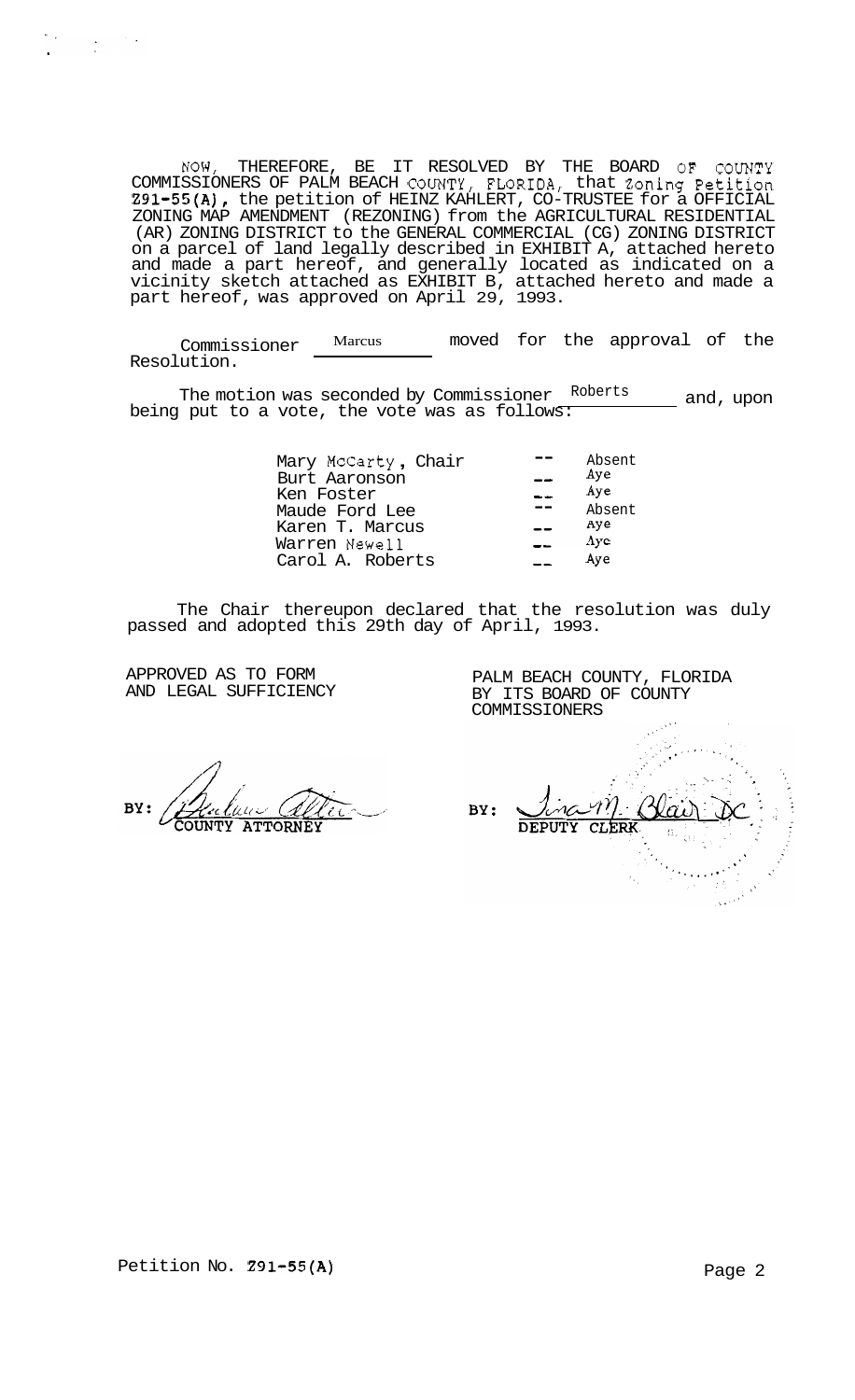#### **EXHIBIT A**

#### **LEGAL DESCRIPTION**

*<sup>A</sup>certain parcel of land lying In TRACTS ii and 12, BLOCK 55, PALM BEACH FARMS COMPANY PLAT NO.* **3,** *recorded In Plat Book* **2.** *Pages 45 through 54. Publlc RecoPds of PaIm Beach County, FIorIda, sald parcel belng aure particularly descrlbed as follows:* 

.. -

*COMNENCING at the lntersectlon of the North I In8 of sard BLOCK 55 nlth the centerllne of HAGEN ROAD (seld center1 /ne* **also** *beln the centerline of the*  30 foot roadway shonn on said PALN BEACH FARMS COMPANY PLAT NO. 3, run<br>thence South 89-25-54 hest along the said North line of BLOCK 55, a distance of **927.74** feet to the POINT **OF BEGINNING; and from said POINT OF BEGINNING**<br>run thence South 44–25–54 West (departing from the said North line of BLOCK **265.00** *feet; thence South 89-25-54 nest,* **a** *dlstance of 295.00 feet; thence North 00-36-06 nest, a dlstance of 260.00 feet; thence North 89-25-5d East. a dlstance of 242. OB feet, more or less,* **to** *the lntersectlon thereof nlth the nesterly I In8 of sald TRACT if; thence North 00-01-10 West, along the*  sald westerly Tine of TRACT 11, a distance of 30.00 feet, more or less, to<br>the said North **Ilne** of BLOCK **55;** thence North 89-25-54 East alone, the said *North line of BLOCK 55, a distance of 77. 63 feet to the POINT OF* **s** *€GINNING. 55J. a dlstance Of* **35.36** *f8et; thence South* **00-34-06** *East. a dIStsnC8 Of* 

 $\mathcal{S}=\mathcal{S}^{\mathcal{A}}_{\mathcal{A}\mathcal{A}}$  ,  $\mathcal{S}^{\mathcal{A}}_{\mathcal{A}}$